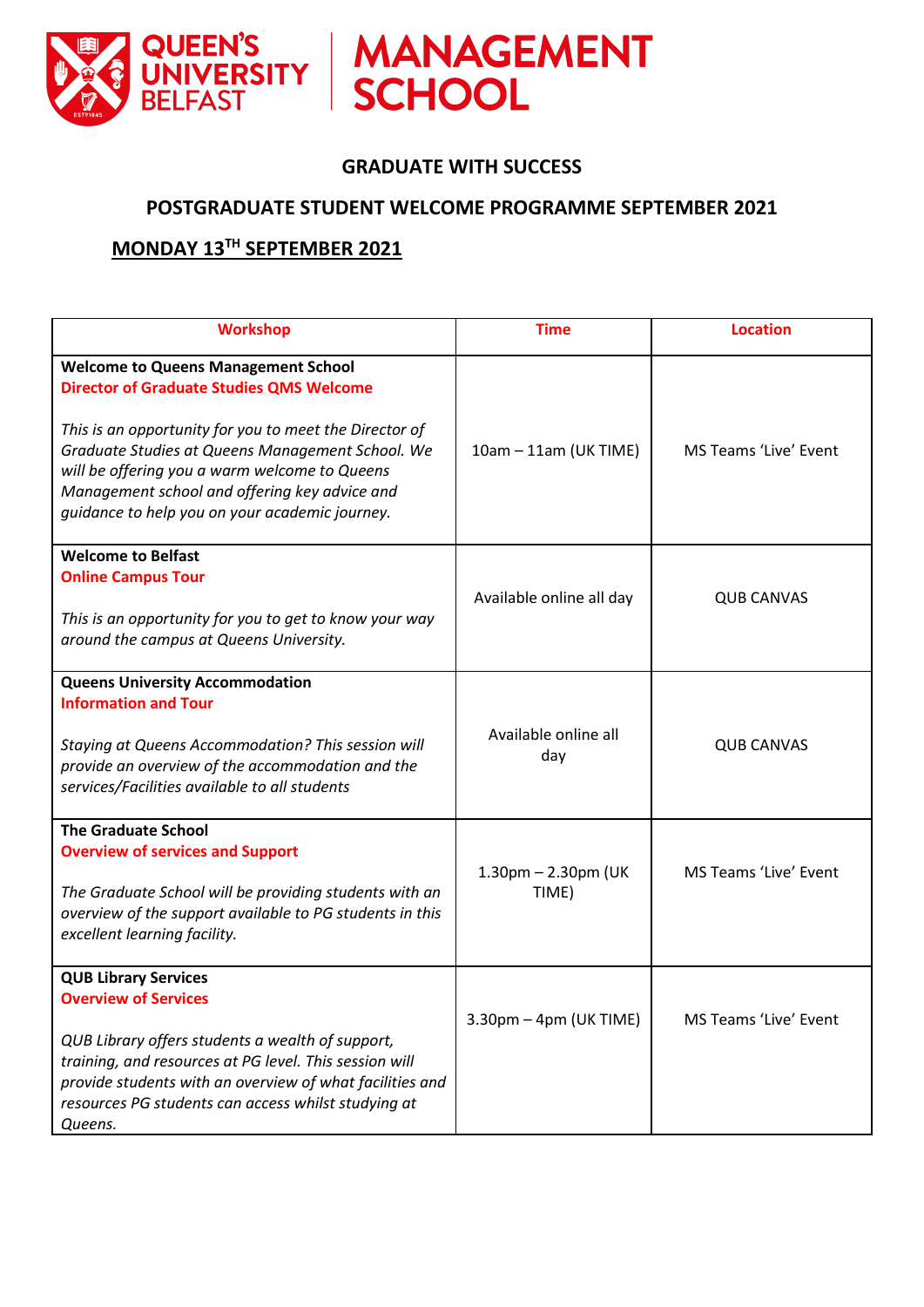

MANAGEMENT

# **TUESDAY 14th SEPTEMBER 2021**

| <b>Workshop</b>                                                                                                                                                                                                                                                                                                 | <b>Time</b>                              | <b>Location</b>              |
|-----------------------------------------------------------------------------------------------------------------------------------------------------------------------------------------------------------------------------------------------------------------------------------------------------------------|------------------------------------------|------------------------------|
| <b>PG International student Advisor</b><br><b>Overview of support for International Students</b><br>(International Students Only)                                                                                                                                                                               |                                          |                              |
| The PG International student Advisor, Anne Rowan is<br>based at Queens Management school and provides<br>support and guidance throughout the academic year.<br>This session will provide an overview of what resources<br>and guidance are available to international students.                                 | 11am - 12pm (UK TIME)                    | <b>MS Teams 'Live' Event</b> |
| <b>QUB Disability/Wellbeing Service</b>                                                                                                                                                                                                                                                                         |                                          |                              |
| <b>Overview of support services</b><br>The Disability and Wellbeing Service will provide<br>students with an overview of the support available in<br>this department.                                                                                                                                           | $1.30 \text{pm} - 2 \text{pm}$ (UK TIME) | MS Teams 'Live' Event        |
| The Learning Development Service                                                                                                                                                                                                                                                                                |                                          |                              |
| <b>Overview of support services</b><br>Need extra support in your studies? Struggling to adapt<br>to learning at PG Level? The Learning Development<br>service is there to help you and guide you in your<br>academic journey. This session will provide you with an<br>overview of support in this department. | Available online all<br>day              | <b>QUB CANVAS</b>            |
| <b>INTO Queens University, Belfast</b>                                                                                                                                                                                                                                                                          |                                          |                              |
| <b>Overview of support (International Students Only)</b><br>INTO QUB is an excellent centre in which QUB students<br>can enrol on English Language and Academic skills<br>courses. Come along to the session and find out more<br>about the support available to you!                                           | $2.15$ pm – 3pm (UK TIME)                | MS Teams 'Live' Event        |
| PGT International Student Advisor, Anne Rowan                                                                                                                                                                                                                                                                   |                                          |                              |
| <b>Online Coffee and Chat (International Students Only)</b><br>The PGT International Student Advisor will be hosting a<br>webinar to answer all your queries and questions.<br>This is an opportunity for you to answer any questions<br>that are still causing concern or worry.                               | $3.15$ pm $-$ 4.15pm (UK<br>TIME)        | MS Teams 'Live' Event        |